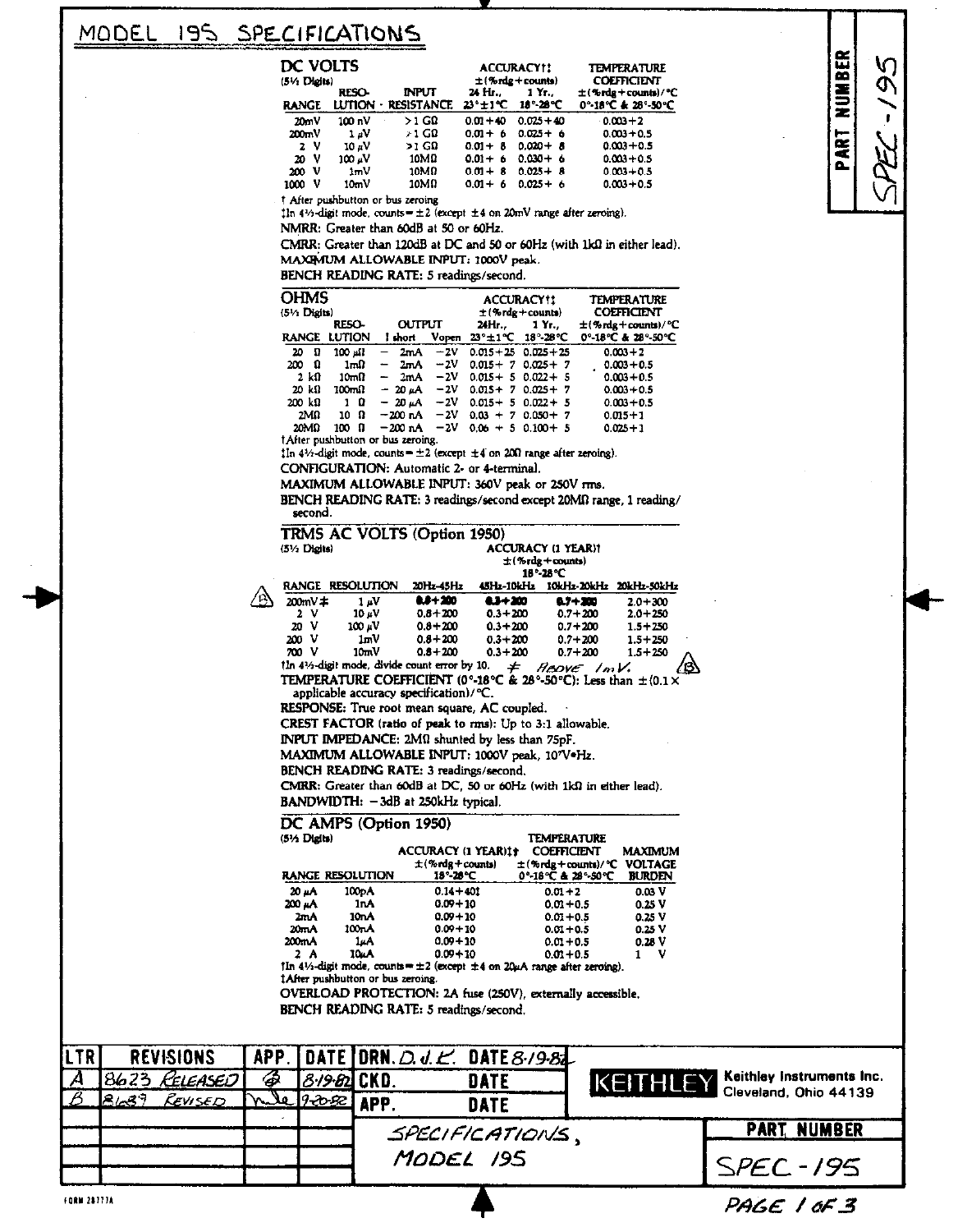| $(5/1$ Digits)    |                  | TRMS AC AMPS (Option 1950)<br>ACCURACY (1 YEAR) † TEMPERATURE<br>45Hz-10kHz<br><u>s</u><br>$\pm$ (%rdg + counts) | <b>COEFFICIENT</b><br>$\pm$ (% rdg + counts)/ °C | <b>MAXIMUM</b><br><b>VOLTAGE</b> |    |
|-------------------|------------------|------------------------------------------------------------------------------------------------------------------|--------------------------------------------------|----------------------------------|----|
|                   | RANGE RESOLUTION | 18-28°C                                                                                                          | 0°-18°C & 28°-50°C                               | <b>BURDEN</b>                    |    |
| 200 LA            | 1 I.A            | $0.6 + 200$                                                                                                      | $0.04 + 10$                                      | 0.25V                            |    |
| 2mA               | 10nA             | $0.6 + 200$                                                                                                      | $0.04 + 10$                                      | 0.25V                            |    |
| 20 <sub>m</sub> A | 100n A           | $0.6 + 200$                                                                                                      | $0.04 + 10$                                      | 0.25V                            |    |
| 200 <sub>mA</sub> | 1. A             | $0.6 + 200$                                                                                                      | $0.04 + 10$                                      | 0.28V                            |    |
| 2 A               | 10.LA            | $0.6 + 200$                                                                                                      | $0.04 + 10$                                      |                                  |    |
|                   |                  | tIn 41/2-digit mode, divide count error by 10.                                                                   | <b>AAO IF</b>                                    | $\sim 7$                         | つ戸 |

RESPONSE: True root mean square, AC coupled.

CREST FACTOR (ratio of peak to rms); Up to 3:1 allowable.

OVERLOAD PROTECTION: 2A fuse (250V), externally accessible.

BENCH READING RATE: 3 readings/second.

#### **IEEE-488 BUS IMPLEMENTATION**

Multiline Commands: DCL, LLO, SDC, GET, GTL, UNT, UNL, SPE, SPD. Uniline Commands: IFC, REN, EOI, SRQ, ATN.

Interface Functions: SH1, AH1, T5, TEO, L4, LEO, SR1, RL1, PPO, DC1, DT1, C0, E1.

Programmable Parameters: Range, Function, Zero, Integration Period, Averaging, EOI, Trigger, Terminator, Delay\*, 100-rdg. Storage, Calibration, Display, Multiplex Off, Status, Service Request, Self Test, Output Format. "First reading is correct when step input is coincident with trigger. r

| Conversion Kates (DC Volts);        |                                                 |                              | <b>MAXIMUM</b>                |  |  |
|-------------------------------------|-------------------------------------------------|------------------------------|-------------------------------|--|--|
| <b>USEABLE</b><br><b>RESOLUTION</b> | <b>INTEGRATION</b><br><b>PERIOD</b>             | TRIGGER TO<br>FIRST BYTE OUT | <b>READING</b><br><b>RATE</b> |  |  |
| 31/2-Digit                          | $3.3 \text{ ms}$                                | 17ms                         | 76                            |  |  |
| $-1/1$ -Digit                       | 16.66ma <sup>1</sup>                            | 30ms                         | 36                            |  |  |
| 51/ <sub>1</sub> Digit              | 100<br>ms                                       | 114ms                        | 9                             |  |  |
| <b>Deadle as Innoced</b>            | $220 \, \text{m}$ $\rightarrow 50 \, \text{Hz}$ |                              |                               |  |  |

Address Modes: TALK ONLY and ADDRESSABLE.

## FRONT PANEL PROGRAMS

- Clear Cancels program mode.
- Non-volatile RAM storage Store programs 3, 4, 5 and 8 data in NVRAM
- 2 Multiplex Defeats input amplifier multiplexing.<br>
3 IEEE bus mode ADDRESSABLE and TALK ONLY entry.<br>
4 Line frequency Selects 50Hz or 60Hz operation.<br>
5 Calibration Performs digital calibration.
- 
- 
- 
- Extended programs Enables entry to optional expansion programs.
- Data logger Allows 100-reading storage at 9 programmable rates; also
- stores highest, lowest and average reading.<br>Diagnostics Troubleshooting aid and self-test.
- 
- 9 Trigger enables front panel or external triggering.

### **GENERAL**

 $K$ *INGE*  $/R$ 

وسام

DISPLAY: Six 0.5" LED digits with decimal point, exponent and polarity. Function and IEEE bus status also displayed.

RANGING: Manual or fast autoranging (150ms per range change on DCV). ISOLATION: Input LO to IEEE LO or power line ground: 500V max,  $5 \times 10^5$ <br>V+Hz; greater than 10°Q paralleled by 300pF.

WARMUP: 1 hour to rated accuracy.

OPERATING ENVIRONMENT: 0°-50°C, 0% to 80% relative humidity up to  $35^{\circ}$ C.

STORAGE ENVIRONMENT:  $-25^\circ$  to 65°C.

POWER: 105-125V or 210-250V (internal switch selected), S0Hz to 400Hz, 24V \*A maximum. 90-110V and 180-220V version available upon request.

CONNECTORS: Analog: Switch selectable front or rear, 5-way gold plated<br>binding posts. Digital: 'Trigger'' input and ''Voltmeter Complete'' output on rear panel, BNCs.

DIMENSIONS, WEIGHT: 127mm high  $\times$  216mm wide  $\times$  359mm deep (5"  $\times$  81/2"  $\times$  14%"). Net weight 3.2kg (7 lbs.).

**ACCESSORIES AVAILABLE:** 

Model 1019A: 51/2" Universal Fixed Rack Mounting Kit<br>Model 1019S: 51/2" Universal Slide Rack Mounting Kit

- Model 1600A: High Voltage Probe
- Kelvin Test Lead Set Model 1641:
- Model 1651: 50-Ampere Shunt<br>Model 1681: Clip-On Test Lead Set<br>Model 1682A: RF Probe
- 
- 
- Universal Test Lead Set Model 1683:
- 
- 
- 
- Model 1685: Clamp-On Current Probe<br>Model 1685: Clamp-On Current Probe<br>Model 7008-3: IEEE-488 Cable, 3 ft. (0.9m)<br>Model 7008-6: IEEE-488 Cable, 6 ft. (1.8m)

Prices and specifications subject to change without notice.

| LTRI | <b>REVISIONS</b><br>$Bb23$ RELEASED | ৰ্ব্ব | <b>B.19.82 CKD.</b>         | APP. DATE DRN. D.J.K. | DATE8-19-82<br><b>DATE</b> |  | KETTHLEY Keithley Instruments Inc. |
|------|-------------------------------------|-------|-----------------------------|-----------------------|----------------------------|--|------------------------------------|
|      | $869$ Revise 0                      |       | $\sqrt{12.286 \text{ App}}$ |                       | <b>DATE</b>                |  |                                    |
|      |                                     |       |                             |                       | SPECIFICATIONS,            |  | <b>PART NUMBER</b>                 |
|      |                                     |       |                             |                       | MODEL 195                  |  | SPEC-195                           |
|      |                                     |       |                             |                       |                            |  |                                    |

PAGE 2 of 3